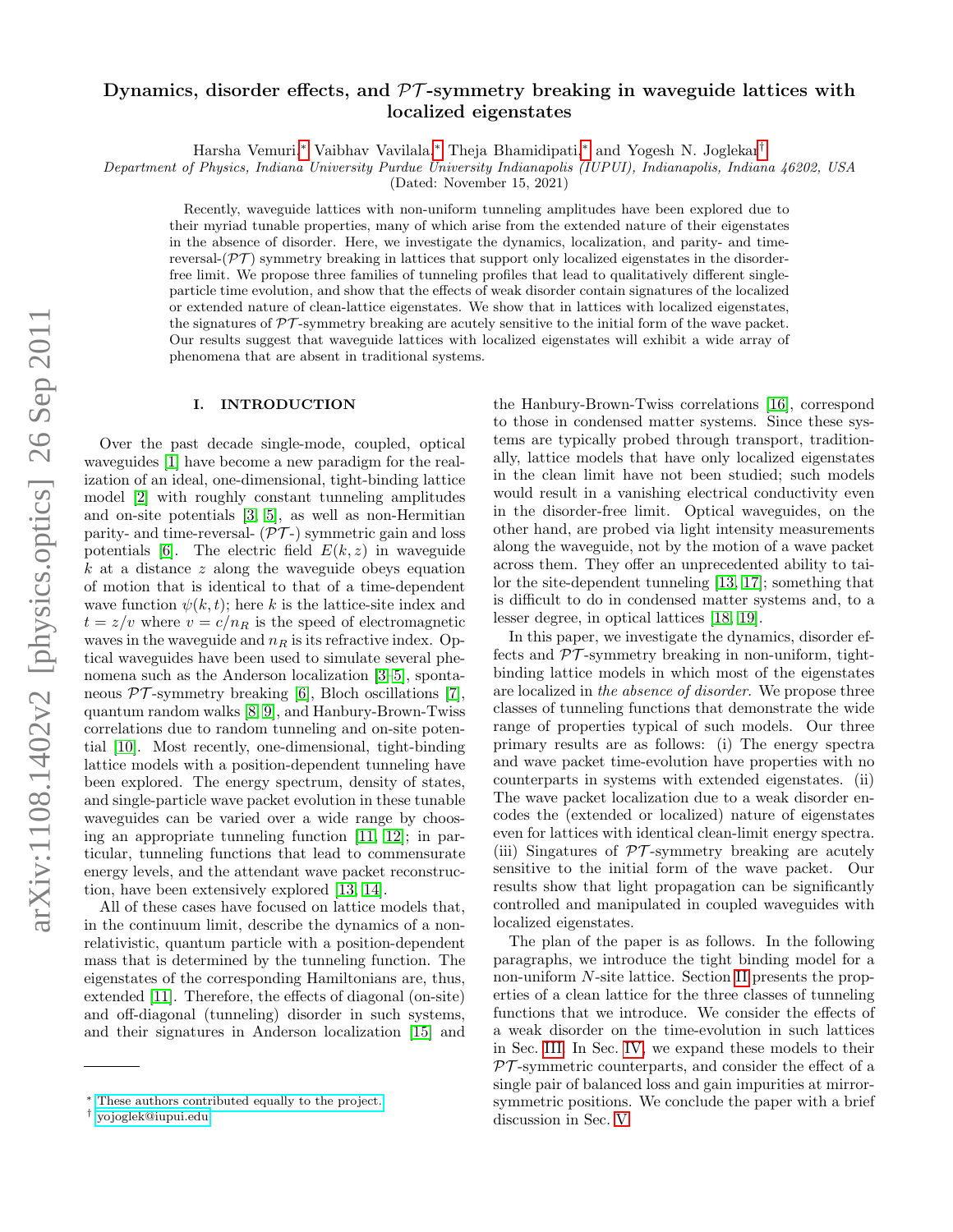A lattice of N coupled waveguides is described by the following Hamiltonian,

<span id="page-1-1"></span>
$$
H = -\sum_{i=1}^{N-1} t(i) \left( |i+1\rangle\langle i| + |i\rangle\langle i+1| \right) + \sum_{i=1}^{N} v_i |i\rangle\langle i|, (1)
$$

where  $|k\rangle$  represents the state with a (single) particle at site k,  $t(k) > 0$  is tunneling amplitude between sites k and  $k + 1$ , and  $v_k$  is the on-site potential determined by the local index of refraction at site  $k$ . Hamiltonian  $(1)$ represents open boundary conditions,  $t(0) = 0 = t(N)$ . Note that although  $t(k)$ ,  $v_k$  have the units of energy, we will use their scaled versions,  $t(k)/\hbar c$ ,  $v_k/\hbar c$ , which have the units of inverse-length, in the discussion of possible sample parameters [\[4,](#page-6-18) [9,](#page-6-7) [17\]](#page-6-15).

We choose tunneling amplitude profiles characterized by two continuous, distinct, functions.  $t_0(2k-1)$  on the odd sites and  $t_E(2k)$  on the even sites are chosen such that  $t_E(2k)/t_O(2k-1) \ll 1$  for most  $k \sim O(N)$ . In the limit  $t_E \equiv 0$ , the system decouples into  $N/2$  waveguidepairs or dimers, the energy spectrum of  $Eq.(1)$  $Eq.(1)$  is given by  $\mp t_O(1), \mp t_O(3), \ldots$ , and the eigenfunctions are localized, symmetric  $(S)$  and antisymmetric  $(A)$ , dimer states given by  $|S(A), 2k-1\rangle = (|2k-1\rangle \pm |2k\rangle)/\sqrt{2}$ . Thus, the particle-hole symmetric energy spectrum of the cleanlattice Hamiltonian is determined by the odd-tunneling function  $t_O$ .

When  $t_E \neq 0$ , the Hamiltonian in the dimer basis becomes a block-tridiagonal, symmetric matrix with the diagonal block  $D_{2k-1}$  and off-diagonal block  $T_{2k-1,2k+1}$  =  $T_{2k+1,2k-1}^{\dagger}$  given by

$$
D_{2k-1} = t_O(2k-1)\text{diag}[-1,+1],\tag{2}
$$

$$
T_{2k-1,2k+1} = t_E(2k) \begin{bmatrix} +1 & +1 \\ -1 & -1 \end{bmatrix} . \tag{3}
$$

In the following section, we explore the consequences of such tunneling profiles for a disorder-free lattice.

### <span id="page-1-0"></span>II. DYNAMICS IN A CLEAN LATTICE

We start with three tunneling functions,

$$
t_p(k) = \begin{cases} k^2 & \text{odd,} \\ k & \text{even,} \end{cases}
$$
 (4)

<span id="page-1-2"></span>
$$
t_l(k) = \begin{cases} k & \text{odd,} \\ \beta \ln(k) & \text{even,} \end{cases}
$$
 (5)

$$
t_e(k) = \begin{cases} [k(N-k)]^{1/2} & \text{odd,} \\ \beta \ln[k(N-k)] & \text{even,} \end{cases}
$$
(6)

each of which satisfies the criterion  $t_E/t_O \ll 1$  and the energy-scale prefactor  $t'$  in Eqs. [\(4\)](#page-1-2)-[\(6\)](#page-1-2) has been set to unity,  $t' = 1$ ; recall that for traditional waveguide lattices with constant tunneling,  $t'/\hbar c \sim 10^2 - 10^4$  m<sup>-1</sup> [\[4,](#page-6-18) [9,](#page-6-7) [17\]](#page-6-15). As we will show below, the functional forms - the powerlaw tunneling function  $t_n(k)$ , logarithmic tunneling function  $t_l(k)$ , and the tunneling function  $t_e(k)$  that supports extended states - of the tunneling amplitude broadly dictate the results that follow.



<span id="page-1-3"></span>FIG. 1. (color online) a) Left: Typical energy spectra for lattices with tunneling functions  $t_p(k)$  (blue circles),  $t_l(k)$  (black diamonds), and  $t_e(k)$  (red squares), and  $N = 20, \beta = 1$ ; the energy eigenvalues are scaled by their maximum. For  $t_p(k)$ (blue circles) the spectrum is quadratic, for  $t_l(k)$  (black diamonds) it is mostly linear, and for  $t_e(k)$  it is linear near the band edges. The primary features of the spectra are determined by the odd-tunneling function  $t_O(2k-1) \gg t_E(2k)$ . b) Right: Dimensionless eigenfunctions for ground-state (bars) and the center-band state (stems). The top panel shows ground state localized at the last dimer and the center-band state localized at the first dimer. The center panel shows a broadened ground state, localized near the last dimer, and the center-band state localized at the first dimer. The bottom panel shows an extended, Gaussian, ground state centered at  $N/2$  and the center-band state localized near both edges.

The left-hand panel in Fig. [1](#page-1-3) shows typical, particlehole symmetric [\[21\]](#page-6-19), energy spectra for a lattice with  $N = 20, \beta = 1$  for  $t_p(k)$  (blue circles),  $t_l(k)$  (black diamonds), and  $t_e(k)$  (red squares). We use the maximum energy  $E_{\text{max}} = -E_{\text{min}}$  to define the energy and time scales; it varies as  $E_{p,\text{max}}(N) \sim t' N^2$ ,  $E_{l,\text{max}}(N) \sim t' N \sim$  $E_{e,\text{max}}(N)$  for  $N \gg 1$ . Note that the energy spectrum for  $t_l(k)$  is exactly linear when  $\beta = 0$ , and a nonzero  $\beta \ll N$  creates deviations from linearity at the band edges [\[20\]](#page-6-20). On the other hand, the linearity of the spectrum for  $t_e(k)$  arises from the exactly linear spectrum of  $T(k) = [k(N-k)]^{1/2}$  [\[11,](#page-6-9) [13,](#page-6-11) [14\]](#page-6-12), and the spectrum become nonlinear when  $\beta \ll 1$ . Note that these results are true for any  $N \gg 1$ . Given the wide range over which the tunneling amplitude [\[9,](#page-6-7) [17\]](#page-6-15) and the number of waveguides in a lattice can be varied  $(N \sim 10 - 100)$  [\[3,](#page-6-2) [4,](#page-6-18) [9\]](#page-6-7), the construction of waveguide lattices with tunneling profiles  $(4)-(6)$  $(4)-(6)$  $(4)-(6)$  seems feasible.

It follows from earlier analysis that the ground state of Hamiltonian [\(1\)](#page-1-1) is localized near the dimer with largest internal tunneling,  $\max t_O$ , whereas the eigenstate near the center of the band is localized near the dimer with smallest internal tunneling,  $\min t_O$ ; this is true regardless of the number of lattice sites  $N$ . The right-hand panels in Fig. [1](#page-1-3) show these two eigenfunctions. The top panel, with a power-law tunneling  $t_p(k)$ , shows the ground-state (blue bars) and the center-band state (blue stems). The center panel, with a log tunneling  $t_l(k)$ , shows a broad ground state (black bars) and narrow center-band state (black stems); this difference between the ground-state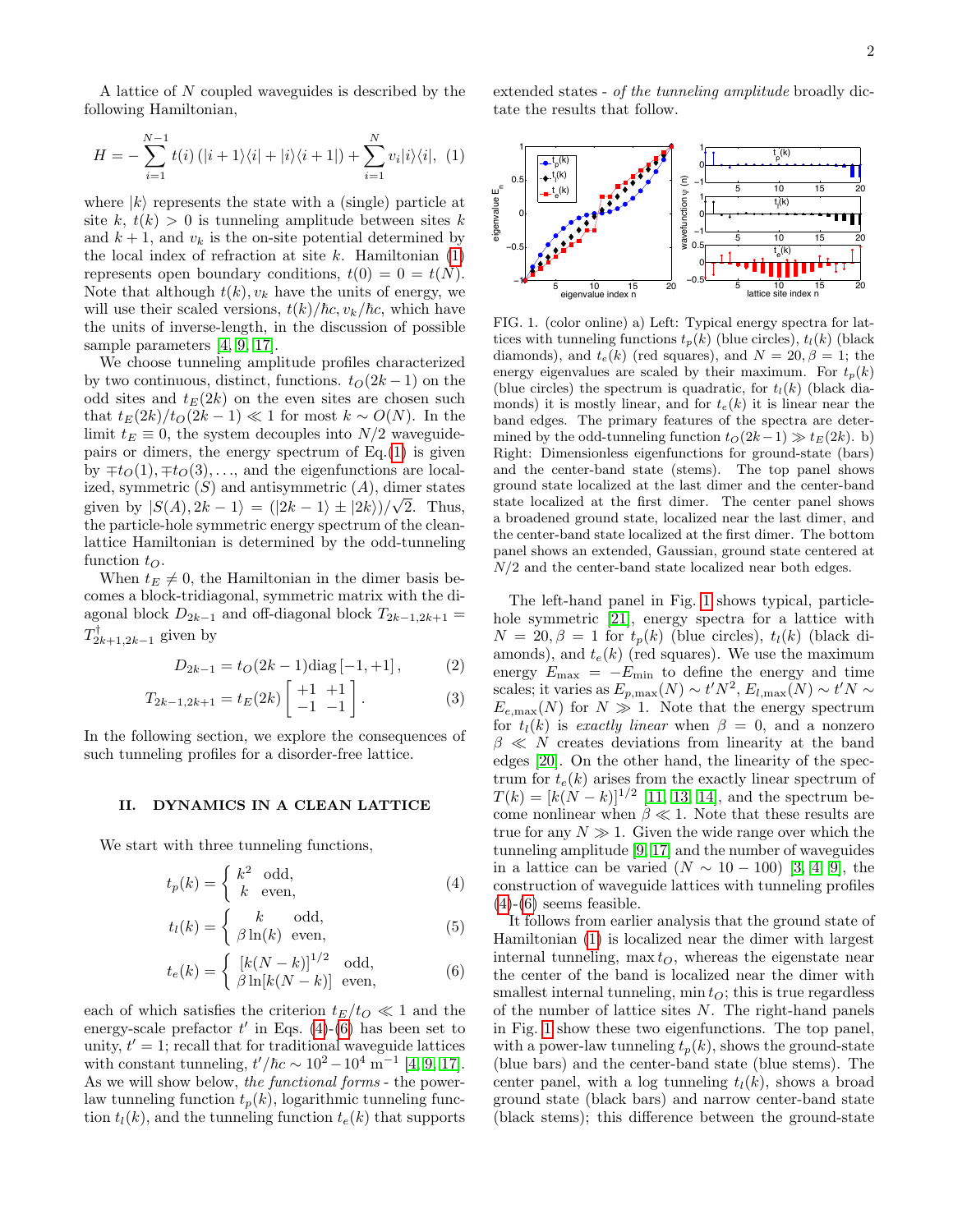sizes is because the ratio  $t_E(N-1)/t_O(N)$ , a measure of perturbation away from the dimer picture, is smaller for  $t_n(k)$  than it is for  $t_l(k)$ . The bottom panel shows the ground state (red bars) and center-band state (red stems) for  $t_e(k)$ ; we remind the reader that the ground state for the tunneling function  $T(k)$  is a Gaussian centered at site  $N/2$  [\[11\]](#page-6-9). Results in Fig. [1](#page-1-3) suggest that in spite of the perturbation introduced by the even-site hopping functions  $t_E$  in Eqs. [\(4\)](#page-1-2) and [\(5\)](#page-1-2), the localized nature of eigenstates is preserved.



<span id="page-2-0"></span>FIG. 2. (color online) Minimum (open symbols) and maximum (filled symbols) inverse participation ratios  $R(N)$  as a function of lattice size  $N$  for the three tunneling functions with  $\beta = 1$ ; note the logarithmic scale on both axes. For power-law tunneling  $t_p(k)$  (blue), all states are localized, as are those for the log-tunneling function  $t_l(k)$  (black). The tunneling function  $t_e(k)$  (red squares) has both localized and extended states. When  $\beta = 0$ , all eigenstates - dimers - are localized, and as  $\beta$  increases, the minimum R values for  $t_l(k)$ and  $t_e(k)$  decrease.

To quantify this claim, we calculate the N-dependence of inverse participation ratio  $R(N)$  for all eigenstates. The inverse participation ratio  $R_{\psi}(N)$  for a normalized eigenstate  $|\psi\rangle = \sum_{i=1}^{N} f_i |i\rangle$  is defined as

$$
R_{\psi}(N) = \sum_{i=1}^{N} |f_i|^4.
$$
 (7)

As  $N \to \infty$ ,  $R_{\psi}(N) \leq 1$  saturates to a nonzero value for a localized state and vanishes,  $R_{\psi}(N) \sim N^{-\alpha}$  with  $\alpha > 0$ , for an extended state [\[22\]](#page-6-21). Figure [2](#page-2-0) shows the minimum and maximum values of  $R(N)$  for lattices with  $N = 20 - 3000$  and the three tunneling functions, Eqs. [\(4\)](#page-1-2)-[\(6\)](#page-1-2), with  $\beta = 1$ ; note the logarithmic scale on both axes. For power-law tunneling  $t_p(k)$ , the minimum (blue open circles) and maximum (blue filled circles) values of  $R(N)$  are nonzero, almost equal to each other, and indicate that all localized eigenstates have approximately the same size. The nonzero minimum (black open diamonds) and maximum (black filled diamonds)

 $R(N)$  values for the log-tunneling function  $t<sub>l</sub>(k)$  imply that the ground state, although localized, is broader than the center-band state (see Fig. [1\)](#page-1-3). For tunneling function  $t_e(k)$ , inverse participation ratios show the existence of both localized (red filled squares) and extended (red open squares) states. These results show that most, if not all, states of a disorder-free lattice with these tunneling profiles are localized.

Now, we study the time-evolution of a wave packet that is initially confined to one (or two) waveguides. Figure [3](#page-3-1) shows the amplitude  $\mathcal{A}(k,t) = |\langle k|\psi(t)\rangle|$  of the timeevolved wave functions  $|\psi(t)\rangle = \exp[-iHt/\hbar] |\psi(0)\rangle$  for the three tunneling functions in a disorder-free lattice with  $N = 28$  sites. The horizontal axis in each panel denotes time normalized by  $\hbar/E_{\text{max}}$  for each tunneling function,  $t/(\hbar/E_{\text{max}})$ . The corresponding distances along the waveguide, for a normalized time-range  $t/(E_{\text{max}}/\hbar)$  = 100, are given by  $z = ct \sim (10 - 10^3)/N^2 \sim 0.01 - 1$  mm for the power-law tunneling function  $t_p(k)$  and  $z = ct$  $(10-10^3)/N \sim 0.3-30$  mm for the other two tunneling functions. Note that waveguides with constant tunneling amplitude are a few mm long [\[4,](#page-6-18) [9\]](#page-6-7); thus, they correspond to a time-range  $t/(E_{\text{max}}/\hbar) \sim 10^4$  for power-law tunneling function and a time-range of  $t/(E_{\text{max}}/\hbar) \sim 100-1000$ for the log-tunneling function. This is consistent with the observation [\[12\]](#page-6-10) that for a non-uniform waveguide array with a given physical length can be used to explore shorttime or long-time behavior based on its bandwidth.

The top panel in Fig. [3](#page-3-1) shows  $\mathcal{A}(k,t)$  for tunneling function  $t_p(k)$ , and  $|\psi(0)\rangle = (|N/4\rangle + |3N/4\rangle)/\sqrt{2}$ . Since all states of this Hamiltonian are strongly and equally localized, the partial wave packets located on two spatially separated dimers evolve independently. Each undergoes Rabi oscillations with the local frequency, and the ratio  $\sim 9 = 3^2$  of these frequencies is equal to the ratio of A-S energy gap  $2t<sub>O</sub>$  for the dimers at  $3N/4$  and  $N/4$  respectively. The (blue) side-wings in each case indicate the mixing with adjacent dimers due to the small, but nonzero, even-tunneling function  $t_E(2k)/t_O(2k-1) \sim$ 1/k. The center panel corresponds to  $t_l(k)$  with  $\beta = 0.5$ , and an initial state localized at the central waveguide,  $|\psi(0)\rangle = |N/2\rangle$ . Due to the linear spectrum, the wave packet is reconstructed after a time  $T_l = 2\pi\hbar/\Delta E_l$ where  $\Delta E_l \approx 2E_{l,\text{max}}/N$  is the (approximately) constant energy-level spacing (see Fig. [1\)](#page-1-3). The time-dependent width of the wave packet is due to the even-tunneling function  $t_E/t_O \sim \beta \ln(k)/k > 1/k$  and it increases with  $\beta$ for  $\beta \ll N$  [\[20\]](#page-6-20). The bottom panel shows  $\mathcal{A}(k, t)$  for the tunneling function  $t_e(k)$ , which has both localized and extended eigenstates, and  $|\psi(0)\rangle = |N/2\rangle$ . We see that, although the wave packet remains confined to the dimer when  $\beta \ll 1$ , it spreads across all waveguides for a moderate value of  $\beta = 1.5 \ll N$ . In addition, as expected, it undergoes partial reconstructions that are reminiscent of (and due to) the perfect revival that occurs in lattices with tunneling function  $T(k) = [k(N-k)]^{1/2}$  [\[12,](#page-6-10) [14\]](#page-6-12).

Thus, we predict that the dynamics of a wave packet in the disorder-free lattices can be systematically controlled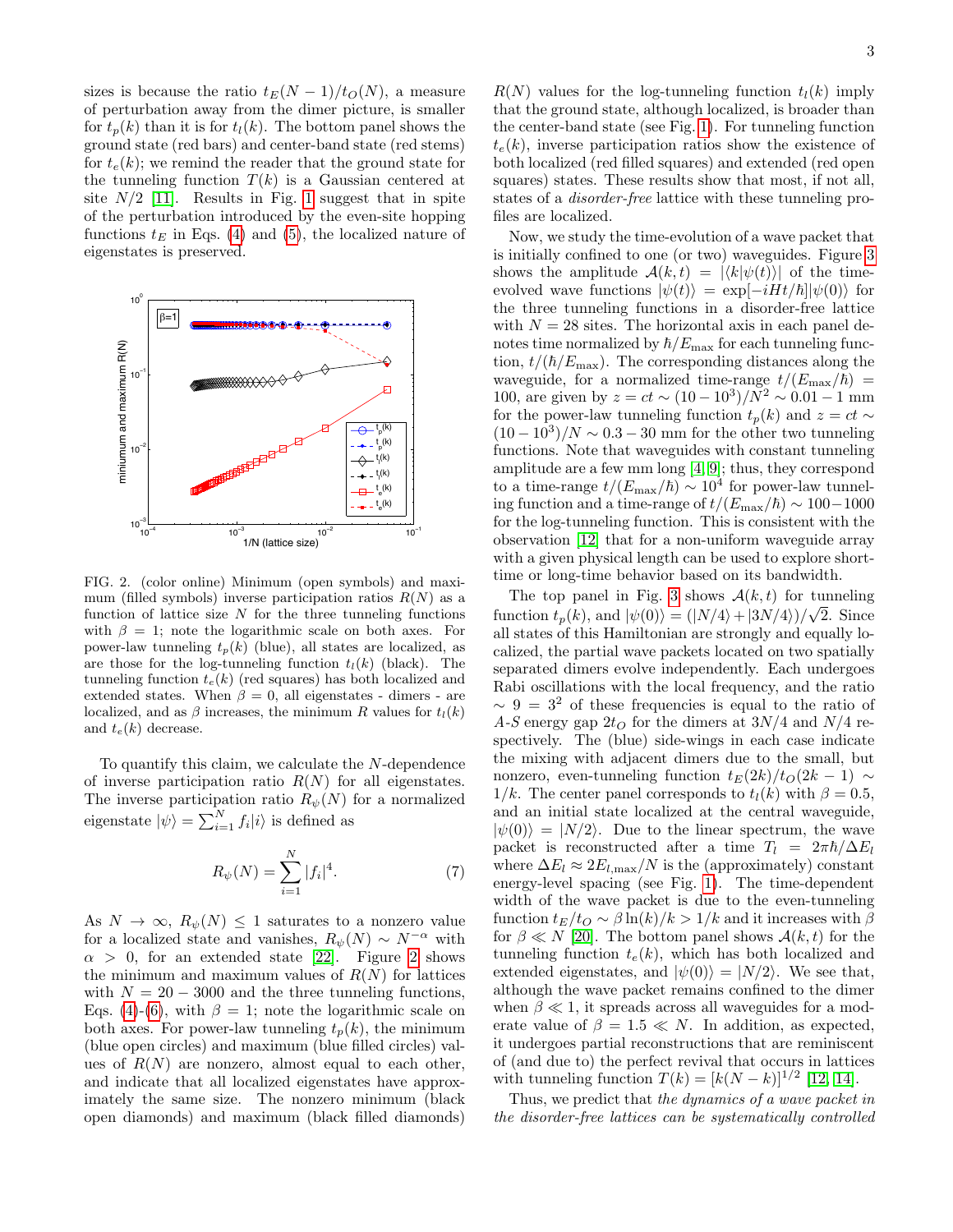

<span id="page-3-1"></span>FIG. 3. (Color online) Time-dependent amplitude  $A(k, t)$  for lattices with  $N = 28$ . Top panel: power-law tunneling function  $t_p(k)$  leads to Rabi oscillations with waveguide-index dependent frequency determined by the local gap  $2t<sub>O</sub>$ . Center panel: log-tunneling function  $t_l(k)$  with  $\beta = 0.5$  leads to periodic wave packet reconstruction due to its linear spectrum. Note that increasing  $\beta$  leads to asymmetrical increase in the vertical spread of the wave packet, as is expected due to the higher even-tunneling amplitude at larger waveguide index. Bottom panel: tunneling function  $t_e(k)$  with  $\beta = 1.5$ has a partially linear spectrum and some extended states. For a fixed N, the maximum wave packet spread shown in the center and bottom panels increases monotonically with  $\beta$ . The bottom panel shows that for a moderate value of  $\beta = 1.5 \ll N = 28$ , the wave packet spreads over the entire array, even though for  $\beta = 0$  it is localized on the dimer.

by a suitable value of  $\beta$  and the initial waveguide location.

### <span id="page-3-0"></span>III. EFFECT OF A WEAK DISORDER

For an infinite, one-dimensional system, an arbitrarily weak disorder exponentially localizes all states [\[15\]](#page-6-13). In a finite waveguide lattice, an arbitrarily weak disorder localizes the wave packet to its initial waveguide  $m_0$ . The localized fraction, characterized by the intensity at waveguide  $m_0$ , saturates with time (or distance along the waveguide), but increases with the disorder strength  $v_0$ . Therefore, the long-time, steady-state, disorder-averaged intensity  $I(k) = |\langle k | \psi(t) \rangle|_{v_0}^2$  has a maximum at  $k = m_0$ and, for  $1 \ll m_0 \leq N/2$ , it symmetrically decays with exponential tails away from  $m_0$  [\[3,](#page-6-2) [15\]](#page-6-13). At short times, however, the time- and waveguide-dependent intensity  $I(k, t)$ is determined by the competition between the spread dictated by the disorder-free lattice spectrum and localization due to the disorder.

In the following, we focus on the steady-state intensity  $I(k)$  for two lattices, with tunneling functions  $T(k)$  and  $t_l(k)$  respectively. Both of them have (nearly) identical, linear, energy spectra in the disorder-free limit. However, all eigenstates of the former are extended and the latter are localized in the absence of disorder.



<span id="page-3-2"></span>FIG. 4. (Color online) (a) Steady-state, disorder-averaged intensity in a waveguide lattice with  $N = 40$ , tunneling function  $T(k)$ , and initial wave packet  $|\psi(0)\rangle = |N/2\rangle$  shows localization with exponential tails. (b) The time-dependent intensity  $I(k, t)$  for the same. The disorder strength is  $v_0/E_{\text{max}} = 0.2$ . (c) Same as panel (a), but with tunneling function  $t_l(k)$  as a function of  $\beta$ . For small  $\beta \leq 1$ , the localized fraction is confined largely to the dimer  $(N/2-1, N/2)$ . With increasing  $\beta$ , however, the weight at neighboring waveguides increases, the weight at the central maximum decreases, and the intensity profile approaches that in panel (a); note the scale-difference in the two panels. (d) The time-dependent intensity  $I(k, t)$  for tunneling function  $t_l(k)$  with  $\beta = 2$  shows a larger fraction of the wave packet localized at the initial waveguide compared to its value in panel (b).

Figure [4](#page-3-2) shows results for a weak disorder,  $v_0/E_{\text{max}} =$ 0.2, in lattices with  $N = 40$  sites, and tunneling functions  $T(k)$  (top row) and  $t<sub>l</sub>(k)$  (bottom row). We have verified that the results are independent of the number of realizations  $N_r \sim 10^3$  for the disorder potential  $v_k$ , and the type of disorder-potential distribution (Gaussian, uniform) as long the distribution as zero mean and variance  $v_0$ . Panels (b) and (d) show typical time-dependent intensity  $I(k, t)$  for a state  $|\psi(0)\rangle = |N/2\rangle$ ; horizontal (vertical) axis is the waveguide index (normalized time). Recall that in the absence of disorder,  $v_0 = 0$ , the intensity time-evolution in the two panels should be similar to that in Fig. [3.](#page-3-1) When disorder is included, the localized fraction for tunneling function  $t<sub>l</sub>(k)$ , with  $\beta = 2$ , is greater than that for  $T(k)$ . Panels (a) and (c) show corresponding steady-state intensity  $I(k)$ . Panel (a) shows that the wave packet is localized with exponential tails, as is expected for a lattice with extended eigenfunctions in the clean limit [\[3,](#page-6-2) [11\]](#page-6-9). Panel (b) shows qualitatively different intensity profiles as a function of  $\beta$ ; note the vertical-scale difference in panels (a) and (b). As  $\beta$  increases from 0.5 (blue circles) to 2.0 (red dashed line),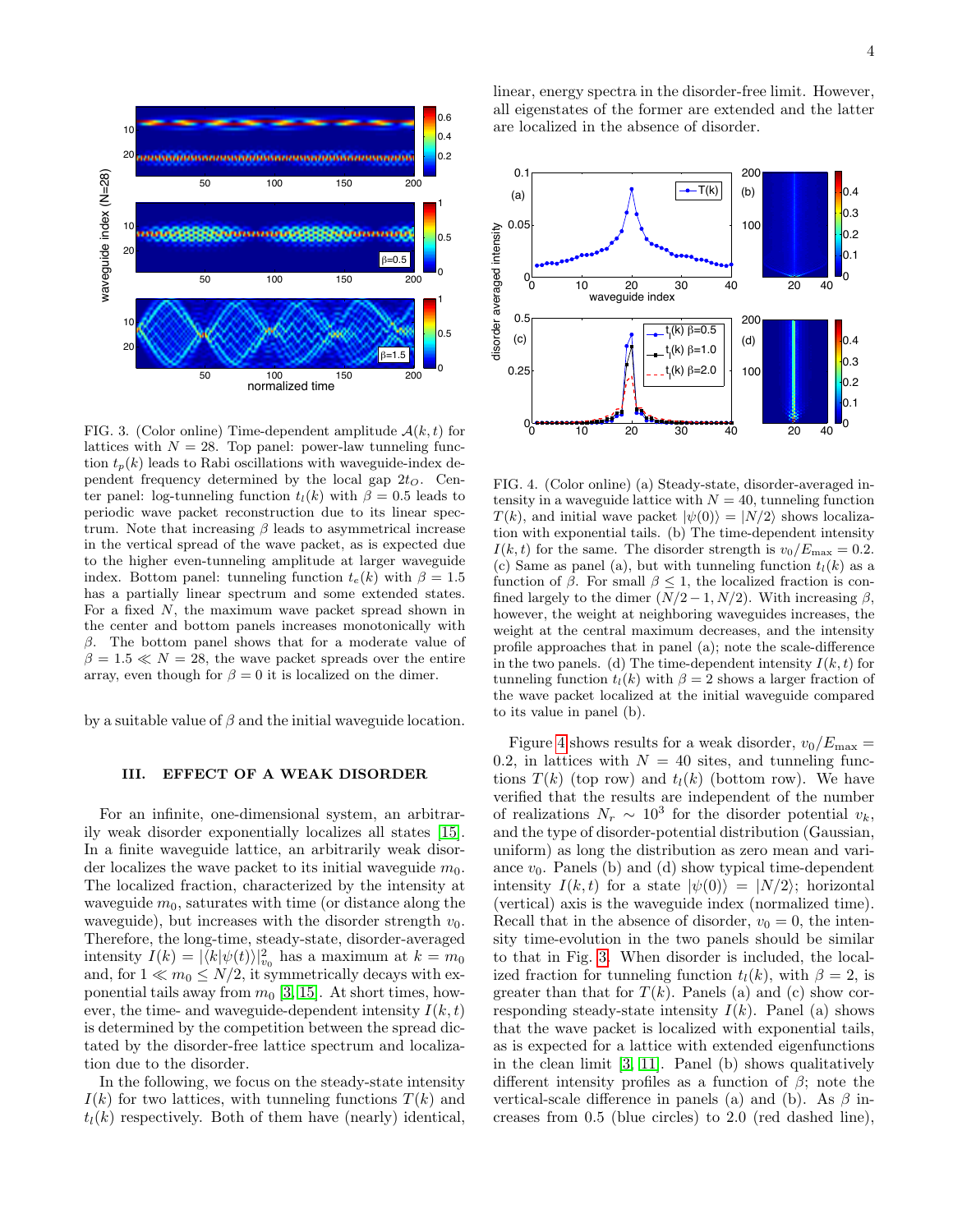the intensity maximum at the center reduces, while the intensity at the neighboring waveguides increases. Eventually, the intensity profile approaches that in panel (a).

These results demonstrate the crucial role played by qualitatively different eigenstates of (approximately) isospectral Hamiltonians in the presence of disorder, and the change that the localization profile undergoes when going from one to the other. For Hamiltonians with tunneling functions  $(4)-(6)$  $(4)-(6)$  $(4)-(6)$ , the continuum limit is a massive particle with an internal, dimer, degree of freedom. Therefore, its disorder localization profile is different.

## <span id="page-4-0"></span>IV. PT-SYMMETRY BREAKING

In this section, we will explore disorder-free lattices with localized eigenstates in the presence of a single pair of PT-symmetric, gain and loss impurities  $\pm i\gamma$  [\[6\]](#page-6-4). To this end, we consider a lattice with 2N waveguides and define the  $\mathcal{PT}$ -symmetric extension of the tunneling function,

<span id="page-4-1"></span>
$$
t_{\mathcal{PT}}(k) = \begin{cases} t(k) & 1 \le k < N, \\ t_C & k = N, \\ t(2N - k) & N + 1 \le k < 2N, \end{cases} \tag{8}
$$

where  $t(k)$  is either a power-law or log tunneling func-tion, Eqs. [\(4\)](#page-1-2)-[\(5\)](#page-1-2), and  $t_{\mathcal{PT}}(N) = t_C$  is arbitrary. Note that it is straightforward to modify this definition when the number of waveguides in an array is odd. The non-Hermitian,  $\mathcal{PT}$ -symmetric Hamiltonian for the system is then given by

<span id="page-4-2"></span>
$$
H_{\mathcal{PT}} = H(t_{\mathcal{PT}}) + i\gamma(|m\rangle\langle m| - |\bar{m}\rangle\langle\bar{m}|) \neq H_{\mathcal{PT}}^{\dagger}, \quad (9)
$$

where  $H(t_{\mathcal{PT}})$  is Hamiltonian [\(1\)](#page-1-1) with the tunneling function [\(8\)](#page-4-1) or  $T(k) = [k(2N-k)]^{1/2} = T(2N-k)$ , m is the position of the gain impurity, and  $\bar{m} = 2N + 1 - m$ denotes its mirror position where the loss impurity is located. Although  $H_{\mathcal{PT}}$  is not Hermitian, all of its eigenvalues are real when  $\gamma < \gamma_c(m)$ . The critical impurity strength  $\gamma_c(m)$ , in general, is a function of the tunneling profile and the distance  $d = |m - \bar{m}|$  between the loss and gain impurities. However, in the special case of nearest neighbor impurities,  $m = N$ , the critical impurity strength is given by  $\gamma_c(N) = t_C$  and all energy eigenvalues simultaneously become complex when  $\gamma > \gamma_c(N) = t_C$  [\[23\]](#page-6-22). We choose  $t_C = t_{\mathcal{PT}}(N-1) =$  $t_{\mathcal{PT}}(N+1)$ , so that the tunneling amplitude at the lattice center is continuous. In the following, we focus on the evolution of time-dependent intensity across the  $\mathcal{PT}$ symmetry threshold,  $\gamma/\gamma_c = 1.00 \pm 0.01$ . Note that since the Hamiltonian  $H_{\mathcal{PT}}$ , Eq.[\(9\)](#page-4-2), is not Hermitian, the time evolution operator  $\exp[-iH_{\mathcal{PT}} t/\hbar]$  is not unitary and the total intensity  $I(t) = \sum_{k=1}^{2N} I(k, t)$  is not conserved. As in Sec. [III,](#page-3-0) we consider two tunneling functions: the first,  $\mathcal{PT}$ -symmetric version of the log-tunneling function, Eq.[\(5\)](#page-1-2), with  $\beta = 0.5$ , has a linear spectrum and purely localized eigenstates; the second,

 $T(k) = [k(2N - k)]^{1/2}$  for a lattice with 2N sites, has a linear spectrum and only extended eigenstates.



<span id="page-4-3"></span>FIG. 5. (Color online) Intensity  $I(k, t)$  for log (top row) and  $T(k)$  (bottom row) tunneling functions in a lattice with  $2N = 40$  sites, gain and loss impurities  $\pm i\gamma$  at positions  $(20, 21)$ , and initial state  $|\psi(0)\rangle_f = (|10\rangle + |31\rangle)/\sqrt{2}$  localized far away from them. The impurity strength is below the threshold,  $\gamma/\gamma_c = 0.99$ , for the left-hand column and above the threshold,  $\gamma/\gamma_c = 1.01$ , for the right-hand column. The top row shows that  $I(k, t)$  does not change significantly across the threshold, and the maximum intensity does not change from its Hermitian limit. The bottom row shows that the maximum intensity is higher than its  $\gamma = 0$  limit since the wave packet comes across the impurities, and there is a small increase in the intensity as the threshold is passed.

Figure [5](#page-4-3) shows the intensity  $I(k, t)$  for a particle away from the impurities, with an initial state  $|\psi(0)\rangle_f =$  $(|N/2\rangle + |3N/2 + 1\rangle)/\sqrt{2}$  in lattice with  $2N = 40$  sites and nearest neighbor impurities at  $(m, \bar{m}) = (20, 21)$ . The left-hand (right-hand) column corresponds to impurity strength  $\gamma/\gamma_c$  below (above) the PT-symmetry breaking threshold. The top row shows that the timedependent intensity  $I(k, t)$  for the PT-symmetric logtunneling function does not change appreciably as impurity strength increases from  $\gamma/\gamma_c = 0.99$  (left-hand panel) and  $\gamma/\gamma_c = 1.01$  (right-hand panel); in addition, the maximum intensity is the same as its corresponding value in the Hermitian limit. These results are expected since the initial wave packet, localized away from the lattice center, does not "come across" the gain and loss impurities. The bottom row shows corresponding results for tunneling function  $T(k)$ . We see that the intensity profile does not change significantly, although there is a minor enhancement for  $\gamma/\gamma_c = 1.01$  (right-hand panel) compared to  $\gamma/\gamma_c = 0.99$  (left-hand panel), and the maximum intensity is higher than its  $\gamma = 0$  value. These results are due to the extended nature of eigenstates, which ensures that any wave packet "comes across" the gain and loss impurities.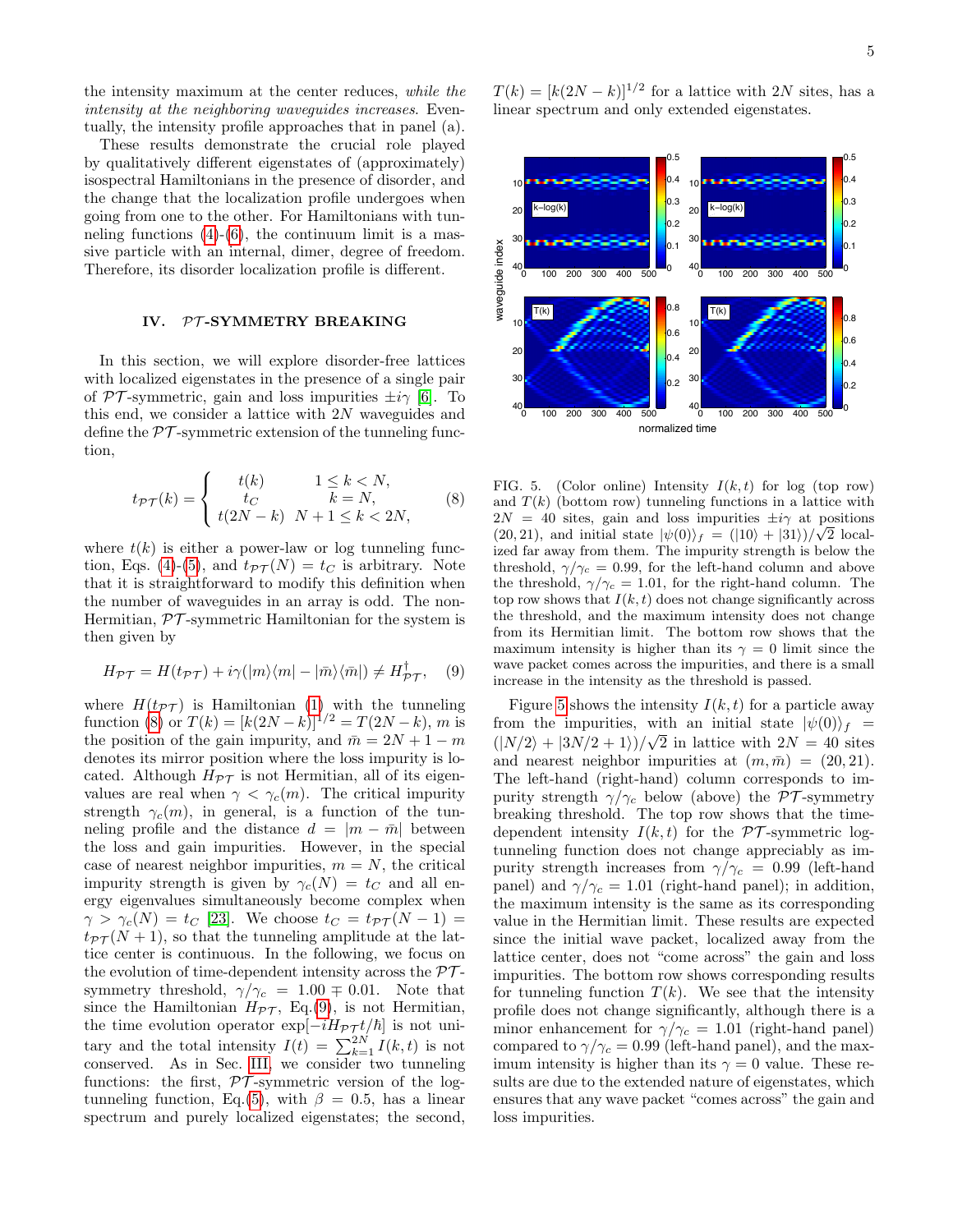

<span id="page-5-1"></span>FIG. 6. (Color online) Intensity  $I(k, t)$  for log (top row) and  $T(k)$  (bottom row) tunneling functions in a lattice with  $2N =$ 40 sites, gain and loss impurities  $\pm i\gamma$  at positions (20, 21), and initial state  $|\psi(0)\rangle_c = (|15\rangle + |26\rangle)/\sqrt{2}$  localized close to them. The impurity strength is below the threshold,  $\gamma/\gamma_c = 0.99$ , for the left-hand column and above the threshold,  $\gamma/\gamma_c = 1.01$ , for the right-hand column. The bottom row shows that that the maximum intensity is higher than its  $\gamma = 0$  limit since the wave packet comes across the gain and loss impurities, and there is a small increase in the intensity as the threshold is passed; see the bottom row, Fig. [5.](#page-4-3) The top row shows that the intensity increases by an order of magnitude as the impurity strength  $\gamma$  is varied from below the threshold (lefthand panel) to above the threshold (right-hand panel); see the top row, Fig. [5.](#page-4-3)

How do these results change when the initial state is closer to the impurities? Figure [6](#page-5-1) shows corresponding results for the same lattice, same impurity strengths, and the same time-range, but with initial state  $|\psi(0)\rangle_c =$  $(|3N/4\rangle + |5N/4 + 1\rangle)/\sqrt{2}$ . The bottom row shows that the intensity profile does not change significantly from the left-hand panel,  $\gamma/\gamma_c = 0.99$  to the right-hand panel,  $\gamma/\gamma_c = 1.01$ , although there is a minor enhancement in the right-hand panel (see the bottom row, Fig. [5\)](#page-4-3). This is because the weight of any extended eigenstate at the gain-impurity site is small, and therefore, the effect of encountering the gain-site on a wave packet is small. The top row shows corresponding results for the log-tunneling function, where the initial wave packet locations are indicated by gray circles at  $(3N/4, 5N/4 + 1) = (15, 26)$ . The left-hand panel shows a moderate intensity enhancement below the threshold,  $\gamma/\gamma_c = 0.99$ . The right-hand panel shows a dramatic intensity enhancement above the threshold,  $\gamma/\gamma_c = 1.01$ ; note the order-of-magnitude difference in the intensity scale. This order-of-magnitude enhancement occurs because the dimer eigenstates, with energies near the band edges, have a strong weight at the gain impurity site.

These results show that due to the localized nature of all eigenstates, the time-dependent intensity profile  $I(k, t)$  is acutely sensitive to parameters, such as  $\beta$  and the initial state, which control whether the wave packet "comes across" the loss and gain impurities. Thus, we predict that lattices with localized eigenstates provide a unique control over the violation of unitarity - how much and how rapidly does the intensity change from its value in the Hermitian limit - that has no counterpart in traditional lattices with extended eigenstates.

### <span id="page-5-0"></span>V. DISCUSSION

In this paper, we have investigated the dynamics, disorder effects, and  $\mathcal{PT}$ -symmetry breaking signatures in waveguide lattices that have, in the disorder-free limit, a majority of localized eigenstates. We have presented three, novel tunneling profiles, Eqs. [\(4\)](#page-1-2)-[\(6\)](#page-1-2), that lead to such eigenstates. We have shown that the spatial spread of the wave packet and the frequency of Rabi oscillations can be controlled by the choice of the tunneling function and the initial position of the wave packet. We have also shown that the effect of weak disorder on such lattices is qualitatively different, and argued that, due to the localized nature of disorder-free lattice eigenstates, the signatures of  $\mathcal{PT}$ -symmetry breaking in these lattices are acutely sensitive to the initial form of the wave packet.

In this work, we have ignored the quartic interaction term that, in the case of optical waveguides, arises from nonlinear susceptibility and in the continuum limit, gives rise to the nonlinear Schrödinger equation; this approximation is justified at low intensities. Since the interplay between interactions and disorder has profound effects on the phenomenon of localization [\[3,](#page-6-2) [24\]](#page-6-23), it will be interesting to explore them in the present system.

Here, we have only focused on  $\mathcal{PT}$ -symmetry breaking in even lattices with nearest neighbor impurities. Although Figs. [5](#page-4-3) and [6](#page-5-1) show the remarkable dependence of  $PT$ -symmetry breaking signatures on the initial wave packet, PT -symmetry breaking in even and odd lattices and the differences between them [\[25\]](#page-6-24) is an open question.

Our results are not dependent on the exact forms of the tunneling functions, Eqs.  $(4)-(6)$  $(4)-(6)$  $(4)-(6)$ . Indeed, for example, any power-law tunneling function  $(k^{\mu}, k^{\nu})$  instead of  $(k, k^2)$  will give similar results if  $\mu \neq \nu$ . Similarly, the  $k - \beta \ln(k)$  tunneling function leads to a linear spectrum over a wide range  $\beta$  because  $\ln(x)$  grows more slowly than any power of  $x$ . The robustness of these results implies that the small, ubiquitous variations in the onsite potential and tunneling amplitudes in experimental samples will not affect our predictions. The experimental exploration of such coupled optical waveguides will deepen our understanding of lattice models with tunneling profiles whose continuum limit is different from the traditional Schrödinger equation for a massive particle.